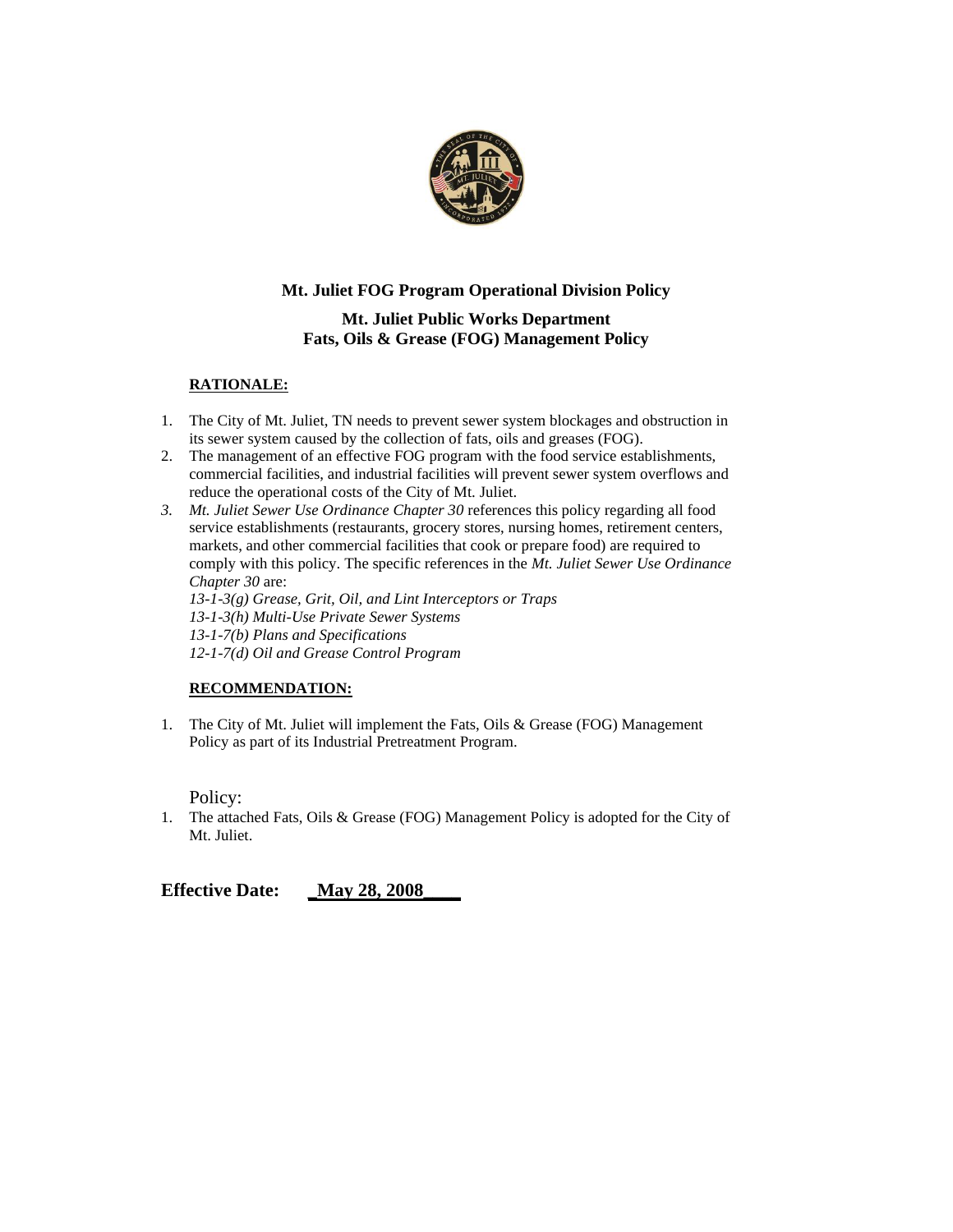# **Mt. Juliet Public Works Department Fats, Oils & Grease (FOG) Management Policy**

### **Scope & Purpose:**

The City of Mt. Juliet Fats, Oils, and Grease Control Program, which is located in the Sewer Use Ordinance (Chapter 30) is designed to aid in the prevention of sanitary sewer blockages and obstructions from the contribution and accumulation of fats, oils, and greases into such sewer system from industrial or commercial establishments, particularly food preparation and serving facilities. FSE are required to install City approved grease interceptor(s) and maintain said interceptor to reduce the contribution of fats, oils, and grease into the sewer system. Please note that with the renovation or fit-up of an existing food service establishment, existing grease interception; if present, must be approved by the City for grease control adequacy.

Typical Food Service Establishments (FSE) who are affected by the City of Mt. Juliet Fats, Oils, and Grease Control Program:

| · Restaurants                             | · Bakery (includes in home baking businesses) |
|-------------------------------------------|-----------------------------------------------|
| · Cafeterias                              | Concession Stands                             |
| $\cdot$ Schools                           | · Meat/Deli/Seafood Facilities                |
| · Daycare/Retirement Facilities (who      | • Club Houses / Recreation Centers            |
| prepare food)                             |                                               |
| $\cdot$ Café (coffee shops/sandwich/grill | $\cdot$ Churches                              |
| facilities)                               |                                               |

### **Definitions:**

- 1. Fats, Oils, & Grease (FOG): Organic polar compounds derived from animal and/or plant sources. FOG may be referred to as "grease" or "greases" in this section.
- 2. Food Service Establishment (FSE): Any establishment, business or facility engaged in preparing, serving or making food available for consumption. Single family residences are not a FSE, however, multi-residential facilities may be considered a FSE at the discretion of the Director. Food Service Establishments will be classified as follows:

*Class 1:* Deli – engaged in the sale of cold cut and microwaved sandwiches/subs with no frying or grilling on site, Ice Cream shops and beverage bars as defined by NAICS 722515 (with exception of doughnut shops with on premise baking and large coffee shops which are classified as Class 2), Day Care Facilities (minimum classification-depending on menus, food preparation, and number of meals served) as defined by NAICS 624410, and Mobile Food Vendors as defined by NAICS 722330. *Class 2:* Limited Service Restaurants (a.k.a. Fast Food Facilities) as defined by NAICS 722513, Day Care Facilities (maximum classification-depending on menus, food preparation, and number of meals served) as defined by NAICS 624410, and Caterers as defined by NAICS 722320, Full Service Restaurants (minimum classification-seating capacity less than 65) as defined by NAICS 722511.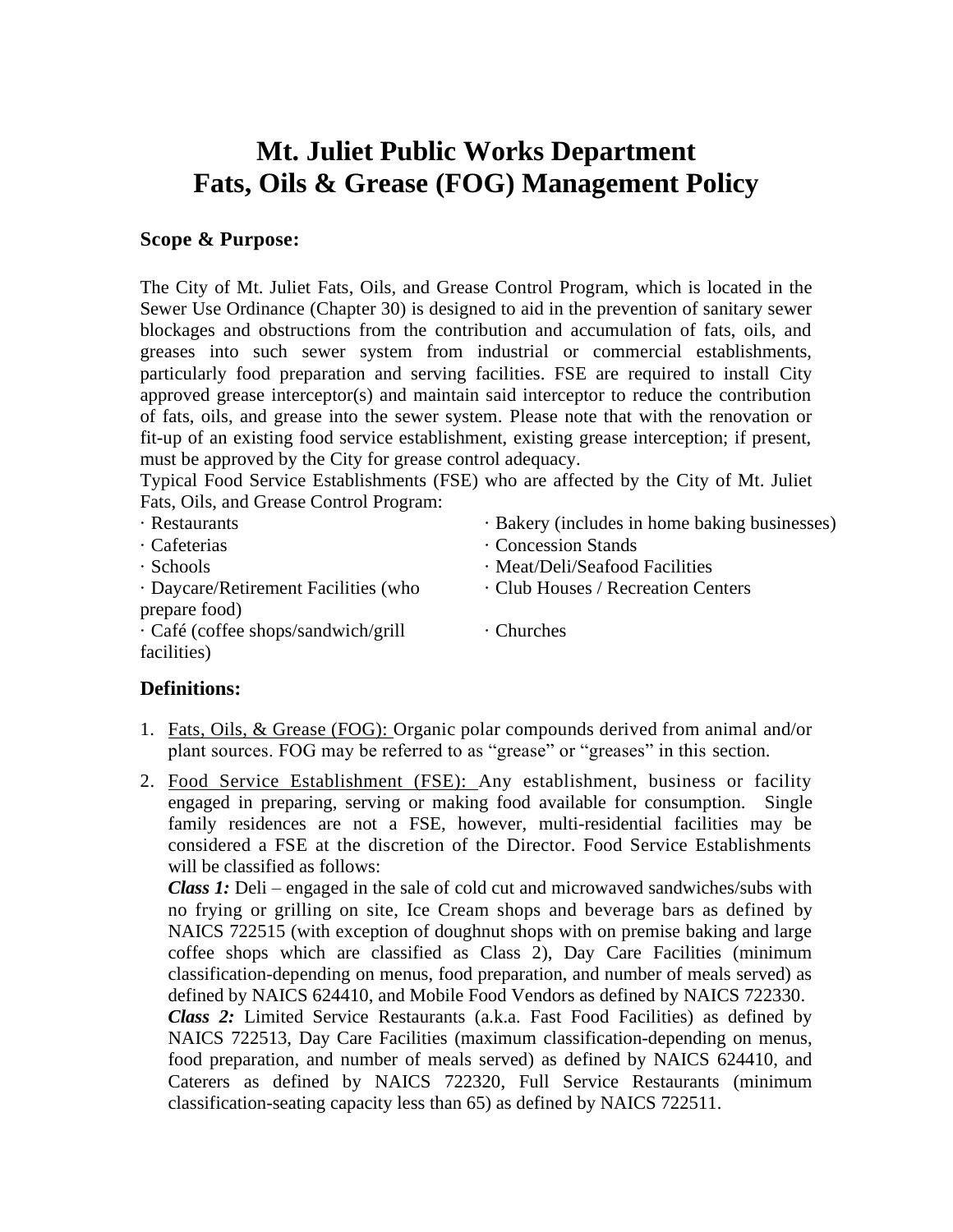*Class 3:* Full-Service Restaurants (maximum classification-seating capacity-seating capacity greater than 65) as defined by NAICS 722514.

*Class 4:* Buffet and Cafeteria Facilities (maximum classification-seating capacity-seating capacity greater than 65) as defined by NAICS 722514. *Class 5:* Institutions (Schools, Hospitals, Prisons, etc) which include NAICS classifications 611110, 611310, 623110, 623311, 623312, 722310, 813110, and 922140, buy not to exclude self-run operations.

- 3. (Brown) Grease: Fats, oils and grease that is discharged to the grease control equipment.
- 4. (Yellow) Grease: Fats, oils and grease that has not been in contact or contaminated from other sources (water, wastewater, solid waste, etc...) and can be recycled.
- 5. Grease Control Equipment (GCE): A device for separating and retaining wastewater FOG prior to wastewater exiting the FSE and entering the Mt. Juliet sewer system. The GCE is so constructed as to separate and trap or hold fats, oils and grease substances from entering the Mt. Juliet sewer system. Devices include grease interceptors, grease traps, or other devices approved by the Director.
- 6. Grease Interceptor: Grease Control Equipment identified as a large tank, usually 500 gallon to 2,000 gallon capacity, which provides FOG control for a FSE. Grease interceptors will be approved by the Public Works office and located outside the FSE, unless a variance request has been granted.
- 7. Grease Trap: Grease Control Equipment identified as an "under the sink" trap, a small container with baffles, or a floor trap. For a FSE approved to install a grease trap, the minimum size requirement is the equivalent of a 20-gallon per minute/40-pound capacity trap. All grease traps will have flow control restrictor and venting and approved by the Public Works office.
- 8. Grease Recycle Container: Container used for the storage of yellow grease.
- 9. NAICS: North American Industry Classification System, using 2012 classifications. The website is found at: [\(http://www.census.gov/epcd/www/naics.html\)](http://www.census.gov/epcd/www/naics.html))
- 10. Noncompliance Notification: A notification to the user that a practice, an action, or wastewater discharge is noncompliant with Department regulations or policies. A NCN informs the user that an action is required of the user within a specified timeframe designated by the Department, or their designee, or the noncompliance will require the Department to escalate enforcement action against the user.
- 11. POTW (Publicly Owned Treatment Works): A POTW is a wastewater treatment facility and its entire infrastructure that is owned by a state or municipality.
- 12. Series: (Grease Interceptors Installed in Series): Grease interceptor tanks are installed one after another in a row and are connected by plumbing pipe.
- 13. Tee or T (Influent & Effluent): A T-shaped pipe extending from the ground surface below grade into the grease interceptor to a depth allowing recovery (discharge) of the water layer located under the layer of FOG. Influent & Effluent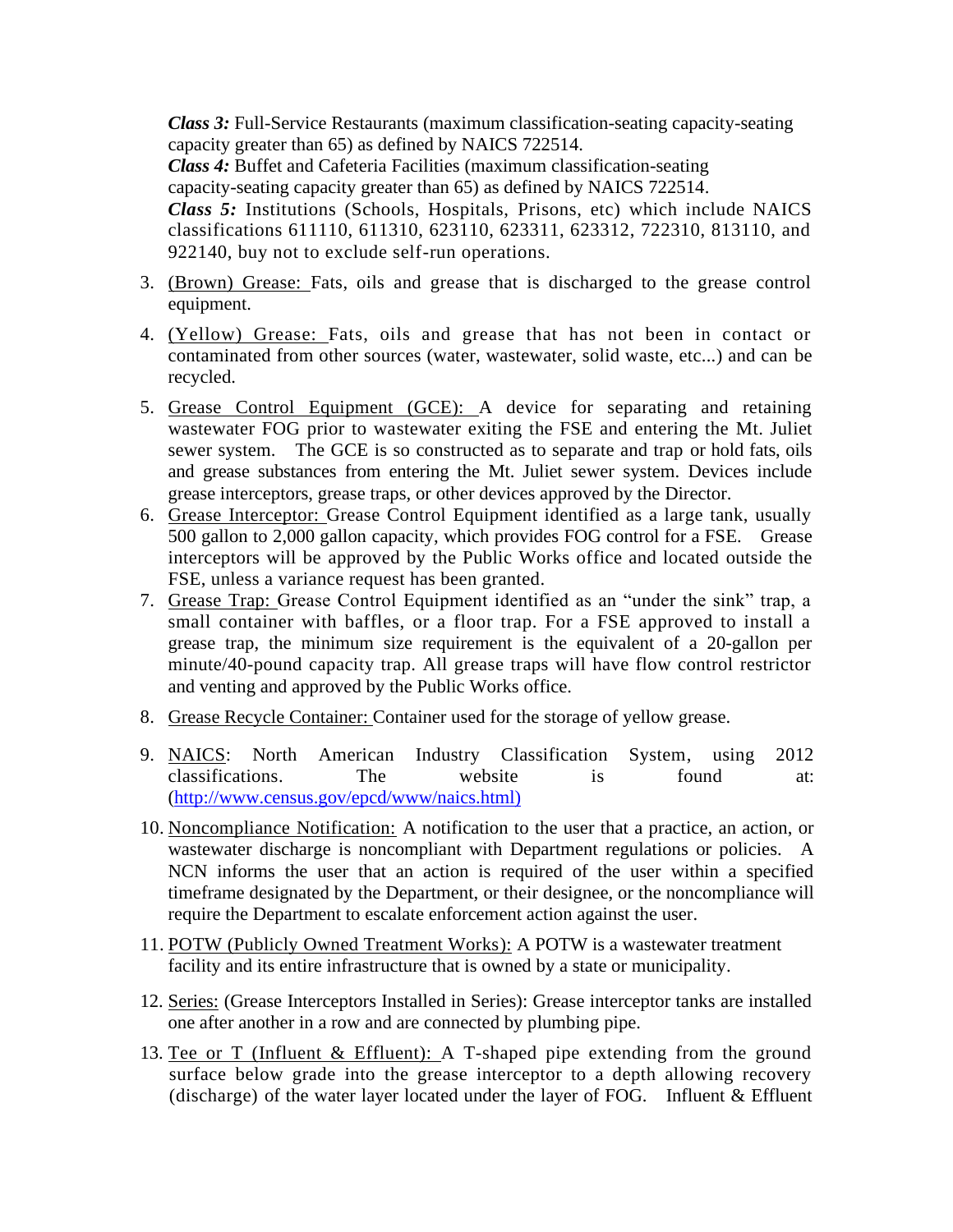T's are recommended to be made of PVC or equivalent material and extend to within 12" to 15" of the bottom of the interceptor.

- 14. (Black) Water: Wastewater containing human waste, from sanitary fixtures such as toilets and urinals.
- 15. (Gray) Water: Refers to all other wastewater other than black water as defined in this section.

## **General Requirements:**

- 1. All existing Food Service Establishments (FSEs) are required to have grease control equipment (GCE) installed, maintained and operating properly, in accordance with this FOG Management Policy unless a variance from this requirement has been granted by the Department.
- 2. All FSEs will be required to maintain records of cleaning and maintenance of GCE. GCE maintenance records include, at a minimum, the date of cleaning/maintenance, company or person conducting the cleaning/maintenance, volume (in gallons) of grease wastewater removed. A grease waste hauler completed manifest must include this information to meet this requirement.
- 3. GCE maintenance records will be available at the FSE premises so they can be provided to the City of Mt. Juliet or their representative, and/or the Health Department. The FSE shall maintain GCE maintenance records for three (3) years.
- 4. All existing and/or permitted FSEs must notify the Department, in writing, prior to any change in ownership, location, or significant change in operation. FSE permits are non-tranferrable.
- 5. No FSE will discharge oil and grease in concentrations that exceed the City of Mt. Juliet Sewer Local Limit Operational Division Policy 2008-01 or Chapter 30 Sewer Use Ordinance instantaneous grab limit for oil and grease.
- 6. All FSEs are required to dispose of yellow grease in an approved container, where contents will not be discharged to any storm water grate, drain or conveyance. Yellow grease, or any oils or grease, poured or discharged into the FSE sewer lines or Mt. Juliet sewer system is a violation of this ordinance.
- 7. Owners of Commercial Property will be held responsible for wastewater discharges from leaseholder on their property.
- 8. The Department may require that the FSE install monitoring or additional pretreatment equipment deemed necessary for compliance with this policy and/or the City of Mt. Juliet Municode Chapter 30 of the Sewer Use Ordinance.
- 9. No automatic dishwasher allowed on grease waste line if a pre-rinse sink is before. If dishwasher is connected to grease waste line, increasing size of grease control will be required.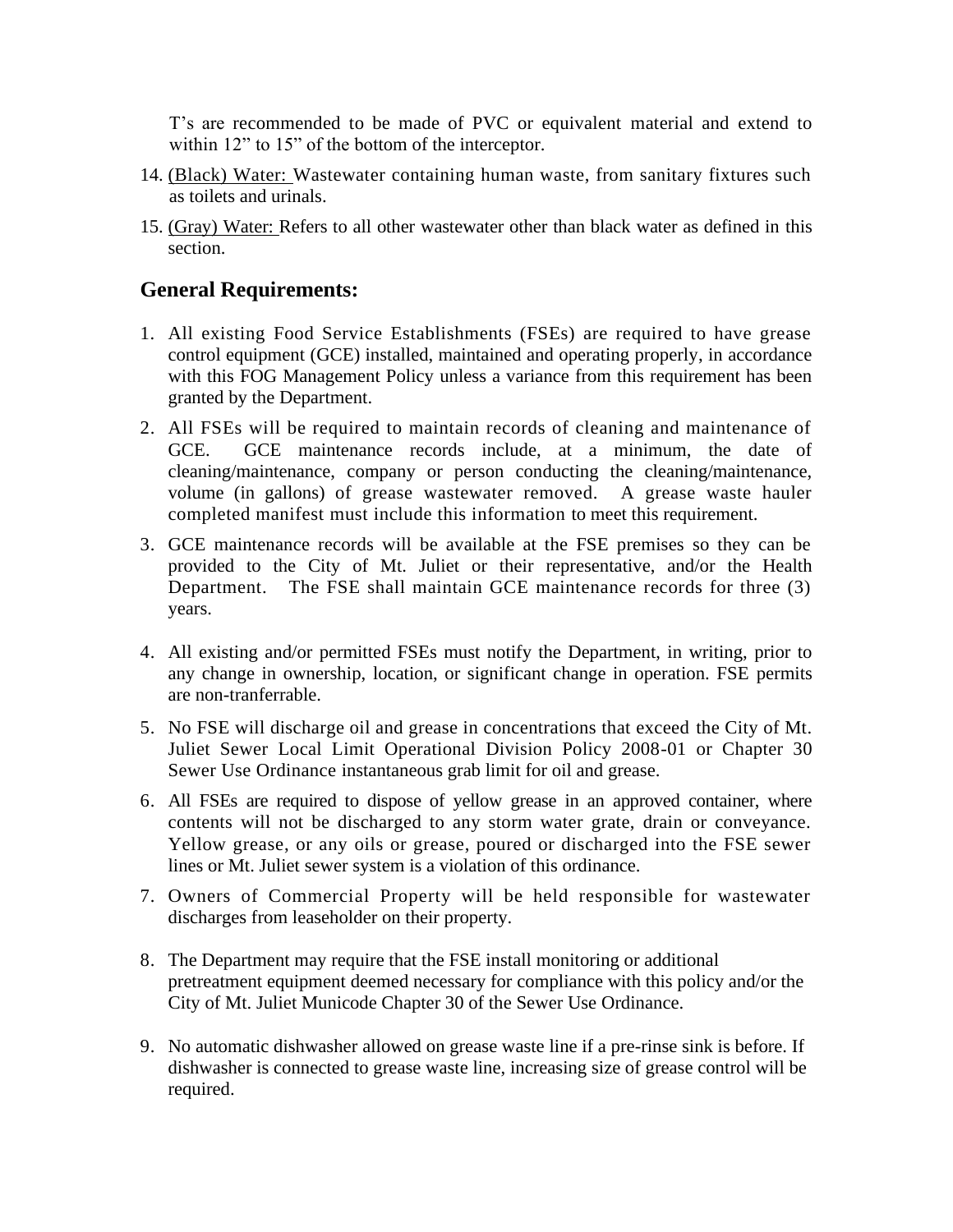### 10. **Grease Control Equipment Certification Requirement:**

All establishments with grease control equipment must have their grease interceptor or grease trap inspected and certified annually. Certification can only be performed by an approved inspector (i.e. grease waste hauler, plumber) that has attended and passed Metro Water Services', or Mt. Juliet Department of Public Works', *Grease Control Equipment* (*Grease Interceptor/ Grease Trap) Certification course* and is current*.* If a grease interceptor or grease trap "Passes" the certification requirement, then no further action is required. If a grease interceptor or grease trap "Fails" the certification requirement, then a corrective action response is required from the FSE owner or authorized representative to the City of Mt. Juliet*.* Completed certification forms {Grease Interceptor Certification (Form A) or Grease Trap Certification (Form B)} must be completed and signed by the "certified" grease waste hauler or plumber, as well as the FSE owner or authorized representative, and submitted to Mt. Juliet Public Works Department. The original certification form must be submitted to:

Mt. Juliet Public Works Department

Attn: FOG Program

71 East Hill Street

Mt. Juliet, TN 37122

- 11. Failure of a Grease Interceptor Certification, or Grease Trap Certification: The FSE owner or authorized representative is responsible for including detailed "Corrective Action Response" information on the Grease Interceptor Certification form, or the Grease Trap Certification form that is submitted to the Mt. Juliet Public Works Department. If necessary, additional pages may be attached to the certification form. At a minimum, the "Corrective Action Response" information must include the reason for the failed certification, what corrective action will be taken to address the failure, and the date the corrective action will be completed.
- 12. FSEs shall observe Best Management Practices (BMPs) for controlling the discharge of FOG from their facility. Examples of BMPs include:
	- A. Recycle waste cooking oil; dispose in Grease Recycle Bin or Container. Do NOT pour any grease into sinks, floor drains or mop sinks.
	- B. Post "NO GREASE" signs above all kitchen sinks to remind employees.
	- C. "Dry Wipe" and scrape into a trash container as much food particles and grease residue from pots, pans, and plates as possible.
	- D. Use Strainers in sink drains and floor drains to prevent large food particles and containers from going into the sewer line.
	- E. If an oil or grease spill occurs, clean up using "dry" oil absorbent material or use ice to make grease solidify. Scoop up and dispose into a trash container. Do NOT wash oil or grease into drains.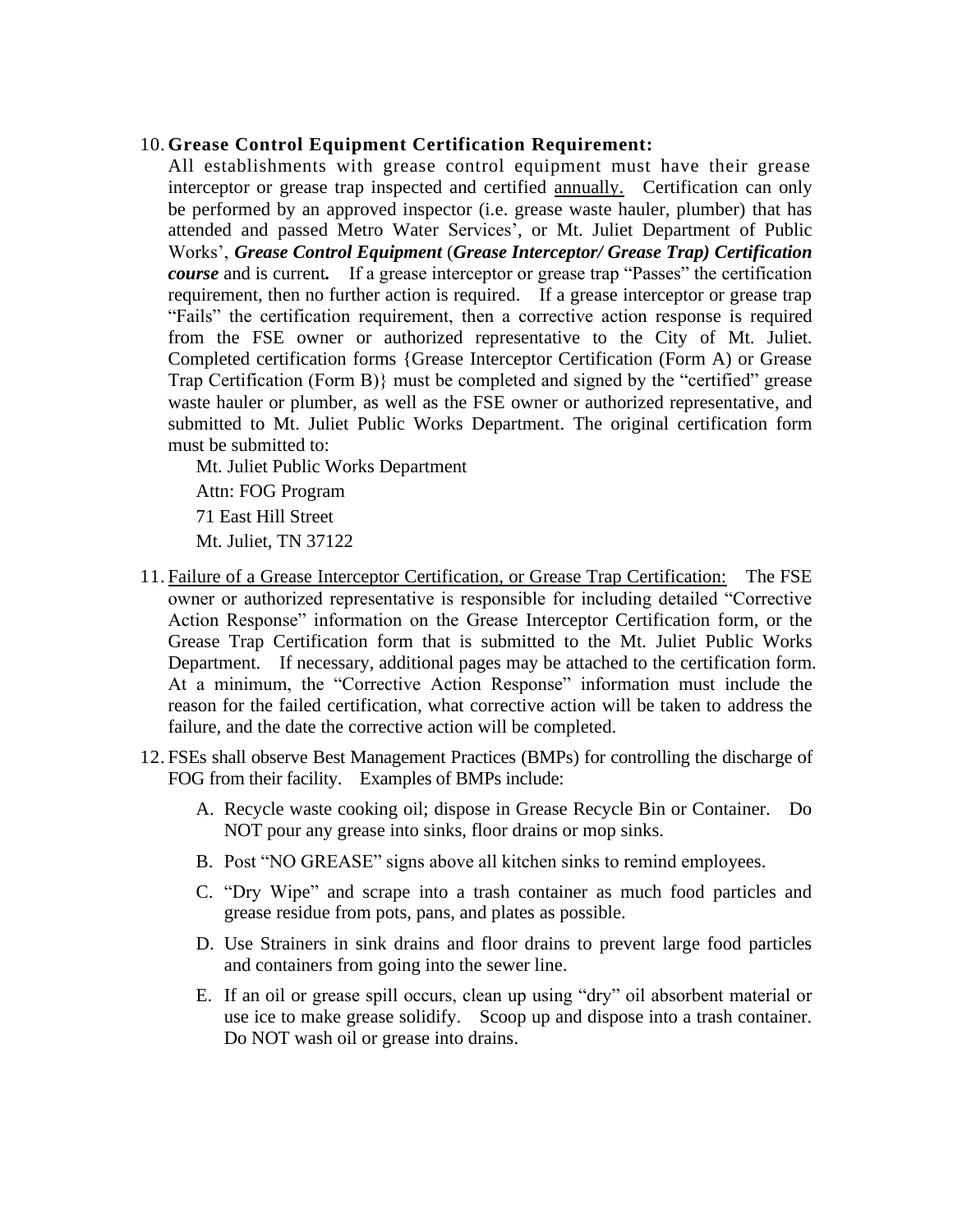- F. Dispose of food items in the trash. Food grinder use is discouraged due to build up of solids in the GCE which causes decreased efficiency and need to increase pumping frequency of the GCE.
- G. Educate and train all employees on grease control and preventing sewer pipe clogs and sewer overflows.
- 13. FSEs shall dispose of yellow grease in an approved container, or recycle container, and the contents shall not be discharged to any sanitary sewer line, storm water grate, drain or conveyance. The discharge of Fats, Oils, & Grease into the POTW is a violation of the Mt. Juliet Sewer Use Ordinance – Chapter 30.
- 14. It shall be a violation of the Mt. Juliet Sewer Use Ordinance Chapter 30 to push or flush the non-water portion of GCE into the public sewer.

Any new food service establishment, upgrading of an existing food service establishment or change of ownership of existing food service establishment will be required to install and maintain City of Mt. Juliet approved grease control equipment. Food service establishments in all FSE Class categories (Class 1 through 5) must submit a FOG plan to Mt. Juliet Public Works for approval. The FOG plan includes completion and submittal of the "Grease Inquiry Form" and shall include identification of all cooking and food preparation equipment (i.e. fryers, grills, woks, etc...) ; the number and size of dishwashers, sinks, floor drains, and other plumbing fixtures; type of FSE classification; type of food to be served; and plans for the grease interceptor dimensions and location. The Department will review the FOG plan, grease interceptor sizing and approve, or make changes as necessary to aid in the protection of a FOG discharge from the FSE.

New construction of FSEs shall have separate sanitary (restroom) and grease waste lines. The grease waste lines shall be plumbed to appropriately sized GCE. No sanitary wastewater or stormwater shall be plumbed to the GCE.

All FSEs must meet these FOG Management Policy requirements.

All new FSEs and FSEs that are renovating their facilities, or FSE that are changing ownership must contact the Public Works Department for final approval of the grease control equipment. Approval will include onsite inspection of the grease control equipment by the Public Works Department, or their authorized representative. In addition to the final inspection, rough-in inspections may be required in some cases. Failure of the FSE to contact the Public Works Department to conduct the inspection of the new GCE may result in enforcement action.

**NEW MULTI-UNIT FACILITIES:** New strip malls or strip centers must have two separate sewer line connections at each unit within the strip mall or strip center. One sewer line will be for sanitary wastewater and one sewer line will be for the kitchen area, or potential kitchen area, of each unit. The kitchen area, or potential kitchen area, sewer line will be connected to floor drains in the specified kitchen area, and will connect, or be able to connect, to other food service establishment kitchen fixtures, such as 3 compartment sink, 2 compartment sink, pre-rinse sink, mop sink and hand wash sink. New multi-unit facility, or new "strip mall" facility, owners shall contact the Department prior to conducting private plumbing work at the multi-unit facility site. Multi-unit facility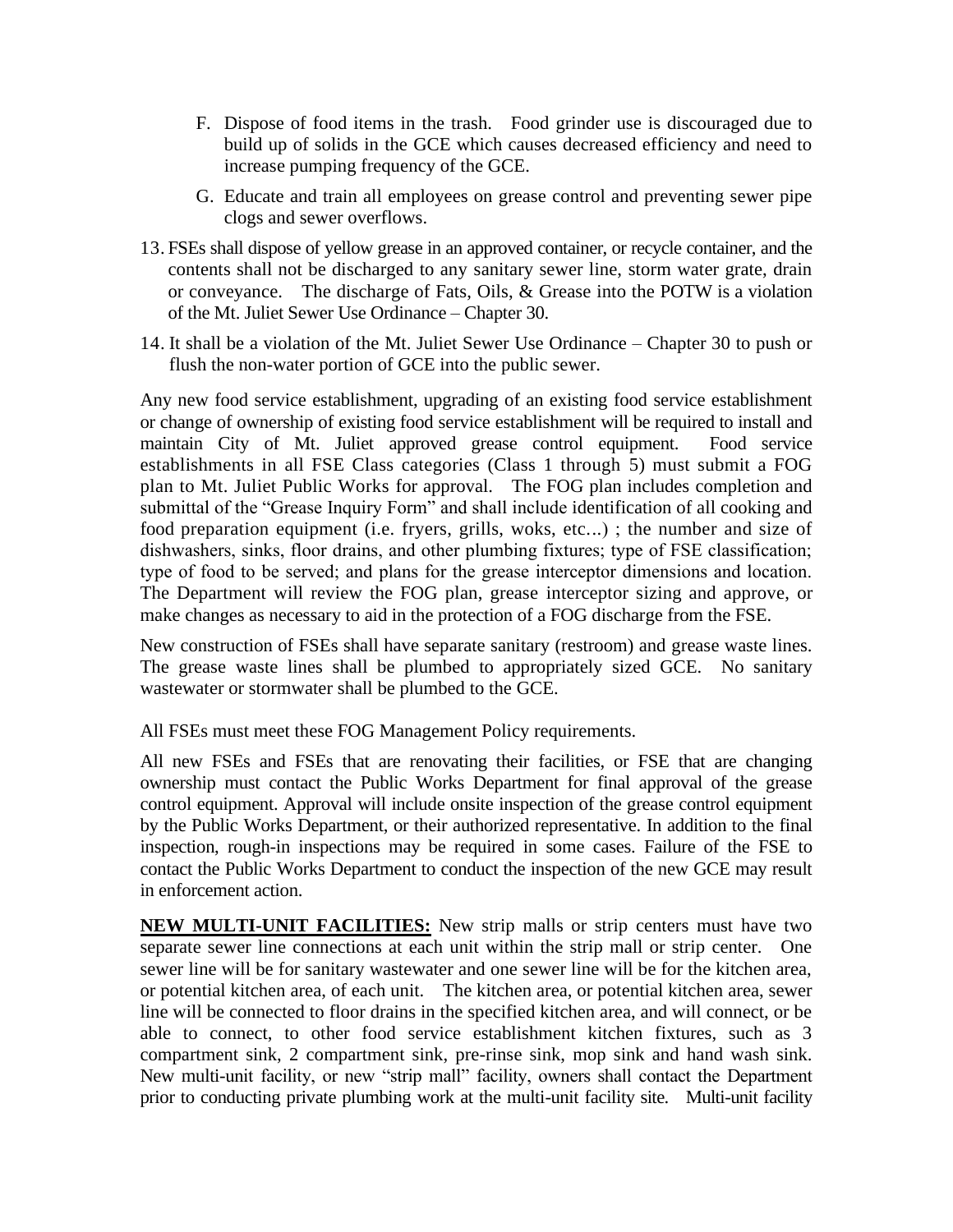owners, or their designated contractor, shall have plans for separate private wastewater lines for kitchen and sanitary wastewater for each "individual" unit. In addition, the plans shall identify "stub-out" locations to accommodate a minimum 1,000-gallon grease interceptor for each unit of the multi-unit facility. New multi-unit facility, or new "strip mall" facility owners shall consider suitable physical property space and sewer gradient that will be conducive to the installation of an exterior, in-ground GI when determining the building location. The property owner of a multi-unit facility is responsible for the maintenance of any grease control equipment used by the multiple FSEs.

FSEs located in a new multi-unit facility shall have a minimum of a 1,000-gallon grease interceptor installed, unless that FSE is identified as a Class 1 facility. Sanitary wastewater, or black water, cannot be connected to GCE.

Variance to Grease Interceptor Installation: At the discretion of the Director, some FSEs may receive a variance from the required installation of a grease interceptor.

Approval of Grease Control Equipment: All new FSEs and FSEs that have upgraded their facilities must contact the Mt. Juliet Public Works Department for final approval of the grease control equipment. This will include onsite inspection of the grease control equipment by the Department, or their authorized representative. Failure of the FSE to contact the Department to conduct the inspection of the new GCE will result in escalation of enforcement action.

## **Grease Control Equipment Sizing:**

*Minimum* acceptable size of grease control equipment for each FSE Classification will be as follows:

*Class 1:* Deli, Ice Cream shops, Beverage Bars, Day Care Facilities (minimum classification)- 20gpm/40 pound Grease Trap (NAICS 722515, 722330). Exceptions to Class 1 are doughnut shops with no premise baking and large coffee shops, which are classified as Class 2 facilities. Mobile Food Units/Vendors not connected to the sanitary sewer during operation may have a minimum 10 gpm/40 pound Grease Trap.

*Class 2:* Limited Service Restaurants, Carry-out, Caterers, Day Care Facilities (maximum classification), Full Service Restaurants (minimum classification), Buffet Cafeteria Facilities (minimum classification) - 1,000 gallon Grease Interceptor (NAICS 722513, 722320, 624410)

*Class 3:* Full Service Restaurants- 1,500 gallon Grease Interceptor (NAICS 722511)

*Class 4:* Buffet and Cafeteria Facilities- 2,000 gallon Grease Interceptor (NAICS 722514)

*Class 5:* Institutions (Schools, Hospitals, Prisons, etc) 2,000 gallon Grease Interceptor (NAICS 611110, 611310, 623110, 623311, 623312, 722310, 813110, 922140)

*A variance to the above minimum sizes may be granted by the Public Works Department if proper justification is provided.*

To calculate the appropriate size GCE, the FSE's engineer, architect, licensed plumber or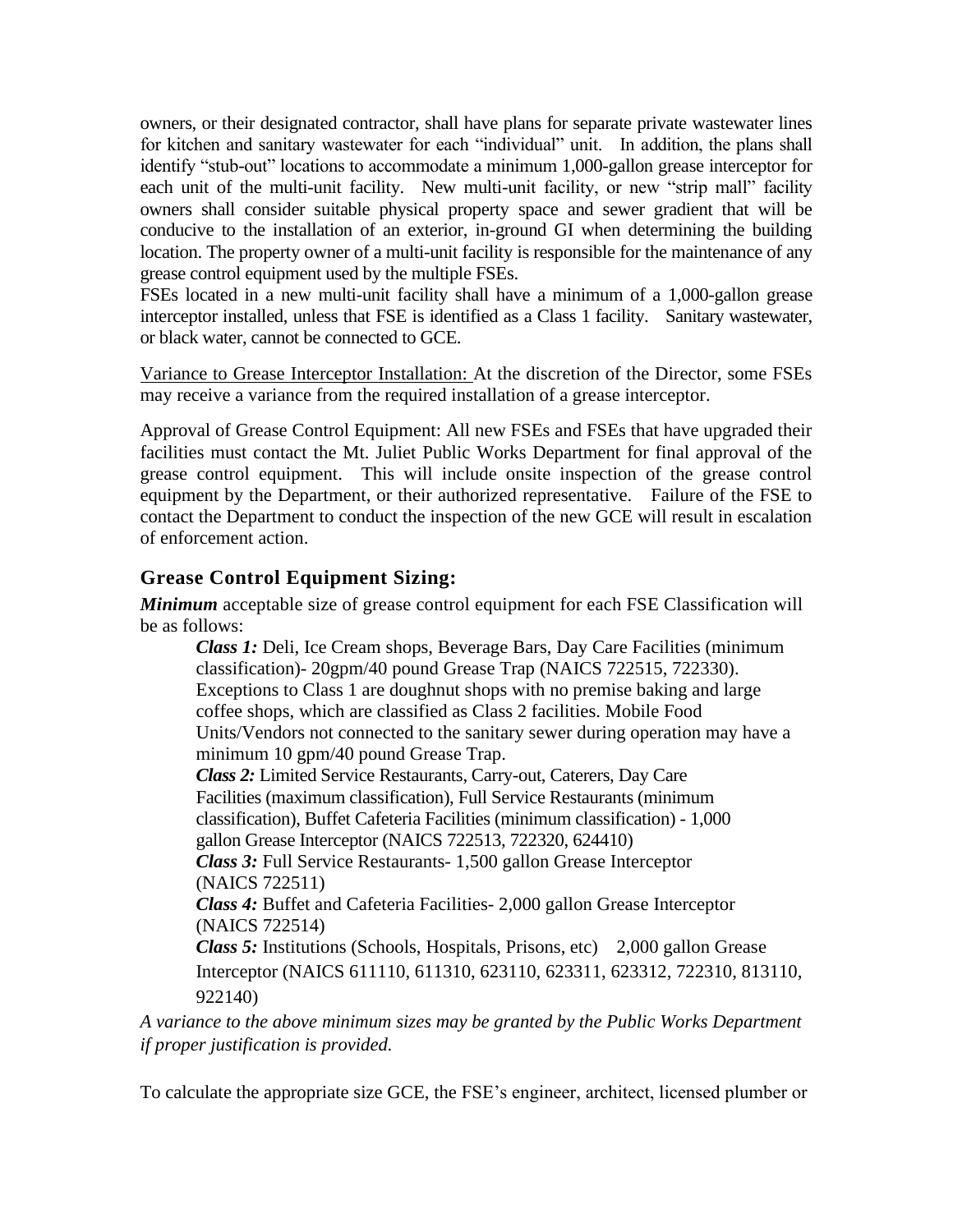contractor should use a formula that considers all cooking and food preparation equipment, all kitchen plumbing fixture units, the discharge plumbing pipe for each fixture unit, storage capacity, type of facility, and an adequate retention time. The grease control equipment minimum acceptable size for the above list FSE classifications (Class 1 through 5) shall be met.

Retention time through the grease interceptor should be at least 30 minutes to one hour.

The Department will review GCE sizing information received from the completed Grease Control Inquiry Form or the FSE's engineer, architect or contractor. The Department will make a decision to approve, or require additional grease interceptor volume, based on the type of FSE, the number of fixture units, and additional calculations. Grease interceptor capacity should not exceed 2,000 gallons for each interceptor tank. In the event that the grease interceptor calculated capacity needs to exceed 2,000 gallons, the FSE shall install an additional interceptor of the appropriate size. If additional interceptors are required, they shall be installed in series.

Grease interceptors that are installed in series shall be installed in such a manner to ensure positive flow between the tanks at all times. Therefore, tanks shall be installed so that the inlet invert of each successive tank shall be a minimum of 2 inches below the outlet invert of the preceding tank.

### **Grease Control Equipment Specifications**

Grease Control Equipment must remove fats, oils, & grease at or below the Mt. Juliet Sewer Use Ordinance – Chapter 30 limit of 100 mg/L. Failure to comply, will require enforcement action in accordance with the Food Service Establishment Enforcement Response Plan.

## **Grease Interceptor Design and Installation**

# Piping Design

- 1. The inlet and outlet piping shall have 2-way cleanout tees installed.
- 2. The inlet piping shall enter the receiving chamber 2 1/2" above the invert of the outlet piping.
- *3.* On the inlet pipe, inside the receiving chamber, a sanitary tee of the same size pipe in the vertical position with the top unplugged shall be provided as a turndown. To provide air circulation and to prevent "air lock", a pipe (nipple) installed in the top tee shall extend to a minimum of 6" clearance from the interceptor ceiling, but not less that the inlet pipe diameter. A pipe installed in the bottom of the tee shall extend to a point of 2/3 the depth of the tank. The inlet T should be made of Schedule 40 PVC or equivalent material. *See illustration.*
- 4. The outlet piping shall be no smaller than the inlet piping, but in no case smaller than 4" ID.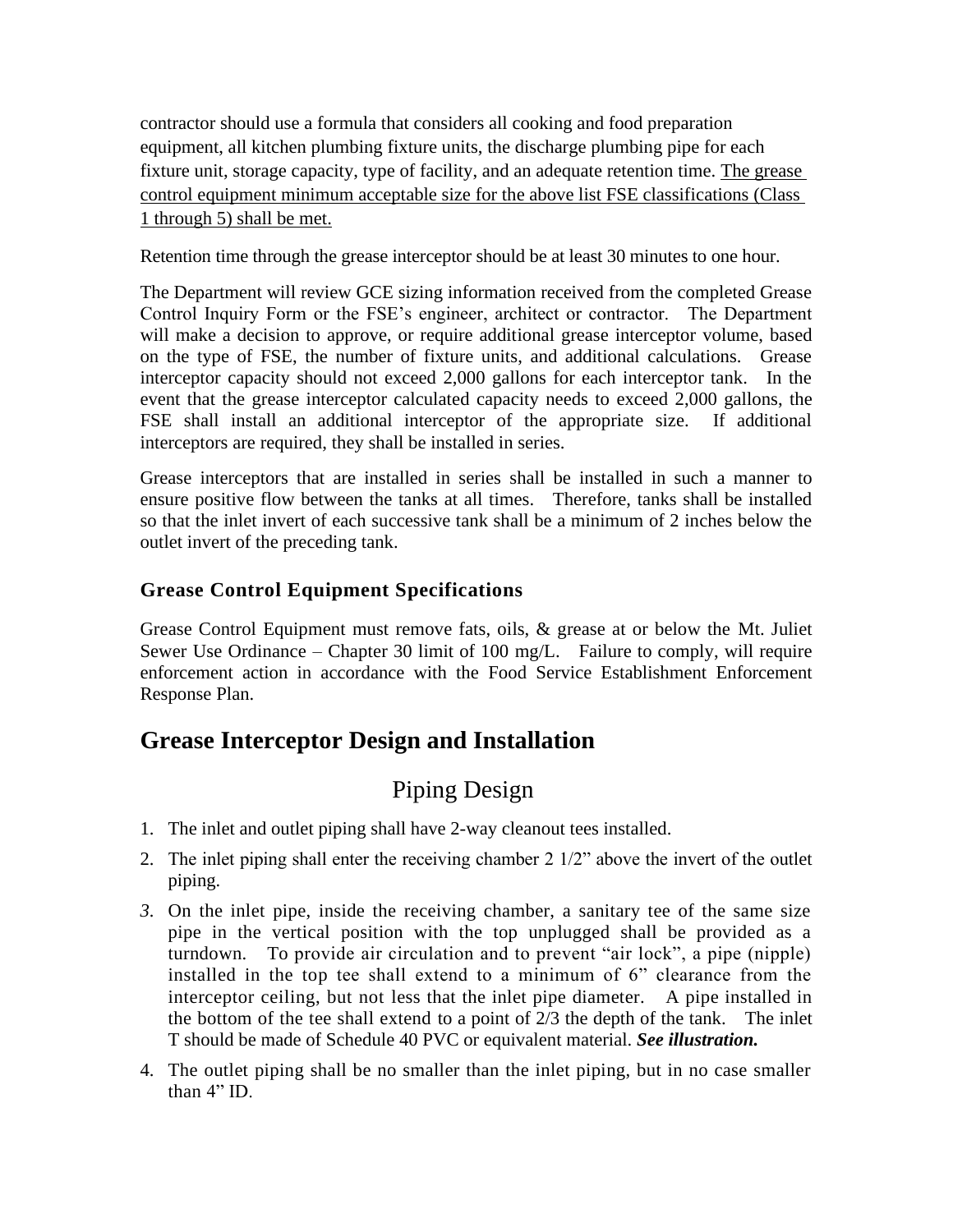- 5. The outlet piping shall extend to 12" above the floor of the interceptor and shall be made of a non-collapsible material. The minimum requirement for outlet piping is Schedule 40 PVC.
- 6. The outlet piping shall contain a tee installed vertically with a pipe (nipple) installed in the top of the tee to extend to a minimum of 6" clearance from the interceptor ceiling, but not less that the pipe diameter, with the top open. The minimum requirement for the outlet tee is Schedule 40 PVC. *See illustration.*

## Baffles

- 1. The grease interceptor shall have a non-flexing (i.e. concrete, steel, etc.) baffle the full width of the interceptor, sealed to the walls and the floor, and extend from the floor to within 6" of the ceiling. The baffle shall have an inverted 90 degree sweep fitting at least equal in diameter size to the inlet piping, but in no case less than 6" ID. The bottom of the sweep shall be placed in the vertical position in the inlet compartment 12" above the floor. The sweep shall rise to the horizontal portion, which shall extend through the baffle into the outlet compartment. The baffle wall shall be sealed to the sweep. *See illustration.*
- 2. The inlet compartment shall be 2/3 of the total liquid capacity with the outlet compartment at 1/3 liquid capacity of the interceptor.

## Access Openings (Manholes)

- 1. Access to grease interceptors shall be provided by a minimum of 1 manhole per interceptor division (baffle chamber) and of 24-inch minimum dimensions terminating 1 inch above finished grade with cast iron frame and cover. An 8" thick fiber reinforced concrete pad extending a minimum of 12'' beyond the outside dimension of the manhole frame shall be provided. One manhole shall be located above the inlet tee hatch and the other manhole shall be located above the outlet tee hatch. A minimum of 24" of clear opening above each manhole access shall be maintained to facilitate maintenance, cleaning, pumping, and inspections.
- 2. Access openings shall be mechanically sealed and gas tight to contain odors and bacteria and to exclude vermin and ground water, in a manner that permits regular reuses.
- 3. The manholes are to be accessible for inspection by the Department at all times.

## Additional Requirements

1. **Water Tight –** Precast concrete grease interceptors shall be constructed to be watertight. A static water test shall be conducted by the installer and timed so as to permit verification through visual inspection by regulatory agent. The water test shall consist of plugging the outlet (and the inlet if necessary) and filling the tank(s) with water to the tank top a minimum of 24 hours before the inspection. The tank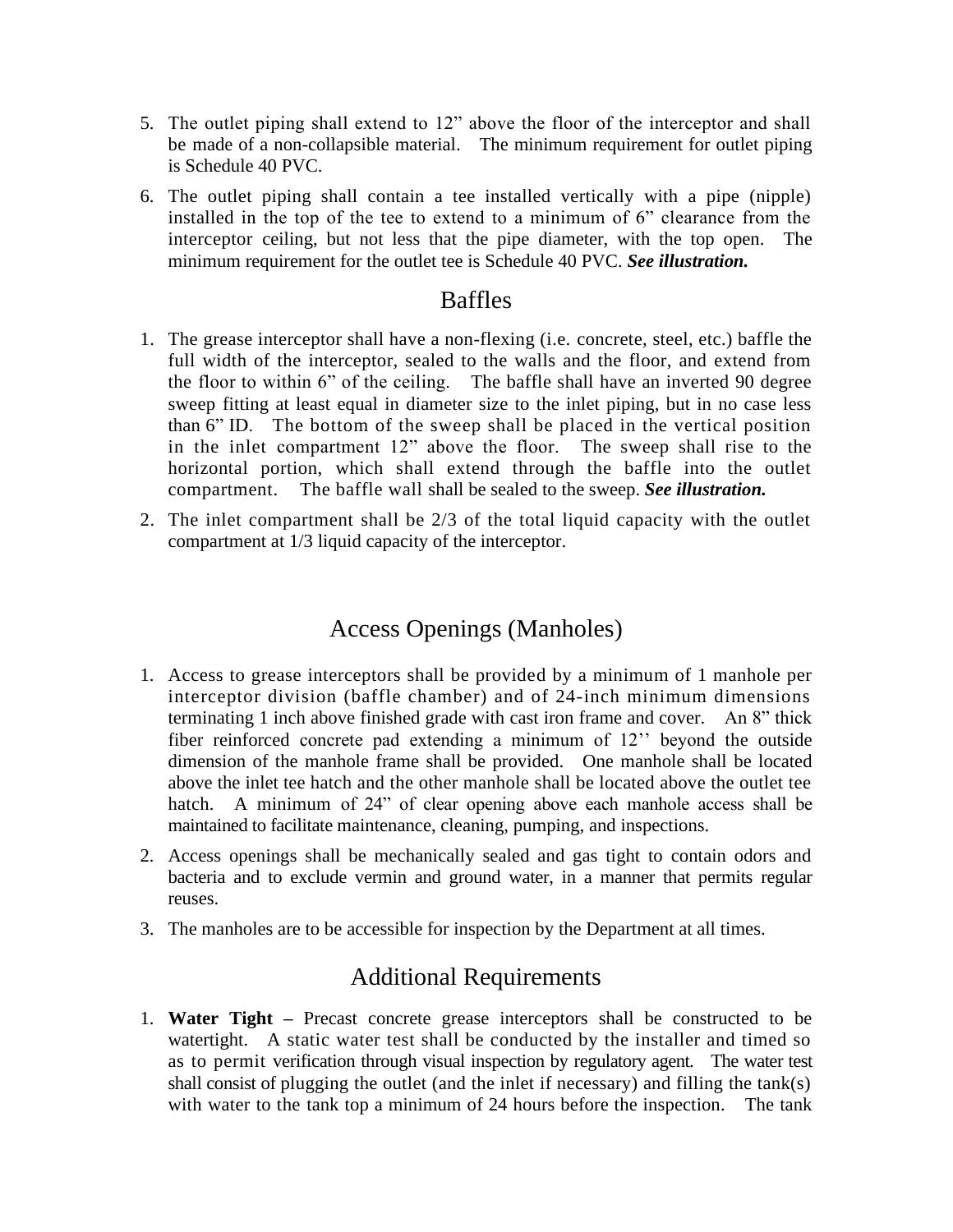shall not lose water during this test period. Certification by the plumbing contractor shall be supplied to the Department prior to final approval of grease control equipment.

- 2. **Location –**Grease Interceptors shall be located so as to be readily accessible for cleaning, maintenance, and inspections. They should be located close to the fixture(s) discharging the greasy waste stream. If possible, Grease Interceptors should not be installed in "drive-thru" lanes or a parking area. If so, an 8" fiber reinforced 3500psi concrete pad extending a minimum of 12'' beyond the outside dimension of the tank shall be provided. Grease Interceptor lids shall never be paved over.
- 3. **Cleaning –** Grease interceptors shall be cleaned at a frequency of not less than once every 3 months unless approved by the Department. Approval will be granted on a case by case situation with submittal by the FSE documenting proof of proposed frequency. Grease interceptors must be pumped in full when the total accumulations of surface FOG (including floating solids) and settled solids reaches twenty-five percent (25%) of the grease interceptor's overall liquid depth. This criterion is referred to as the "25 Percent Rule". At no time, shall the cleaning frequency exceed three months unless approved by the Department. Approval will be granted on a case by case situation with submittal by the FSE documenting proof of proposed frequency.
- 4. **Responsibility –** The FOG Generator (Establishment owner) is responsible for the removal of Fats, Oils and Grease (FOG) from wastewater routed to a public or private wastewater collection system by means of scheduled, routine operational maintenance (cleaning and inspection of essential components); and maintenance of the structural integrity of the Grease Control Equipment (GCE; e.g. traffic rated, water tight, etc.). However, in the absence of the FOG Generator, such as when a food service tenant vacates a rental space equipped with Grease Control Equipment, the real property owner or their duly authorized representative (property manager) of any such real property shall assume all responsibilities for the maintenance of existing Grease Interceptor installed on the property. The real property owner or their duly authorized representative (property manager) shall be responsible for the servicing of the existing Grease Interceptor prior to entering into future lease agreements with subsequent food service or other FOG generating tenants.
- 5. **Construction Material –** Grease Interceptors shall be constructed of sound durable materials, not subject to excessive corrosion or decay, and shall be water and gas tight. A 24-hour leak test may be required for new or existing grease interceptors if there is reason to believe that the interceptor is not water and gas tight. If possible, Grease Interceptors should not be installed in "drive-thru" lanes. Grease Interceptor manholes shall never be paved over. Each interceptor shall be structurally designed to withstand any anticipated load to be placed on the interceptor (i.e. rated vehicular traffic in parking or driving areas). One-piece manufactured concrete tanks is preferred.

 An 8" fiber reinforced 3500psi concrete pad extending a minimum of 12'' beyond the outside dimension of the tank shall be provided. Grease Interceptor lids shall never be paved over.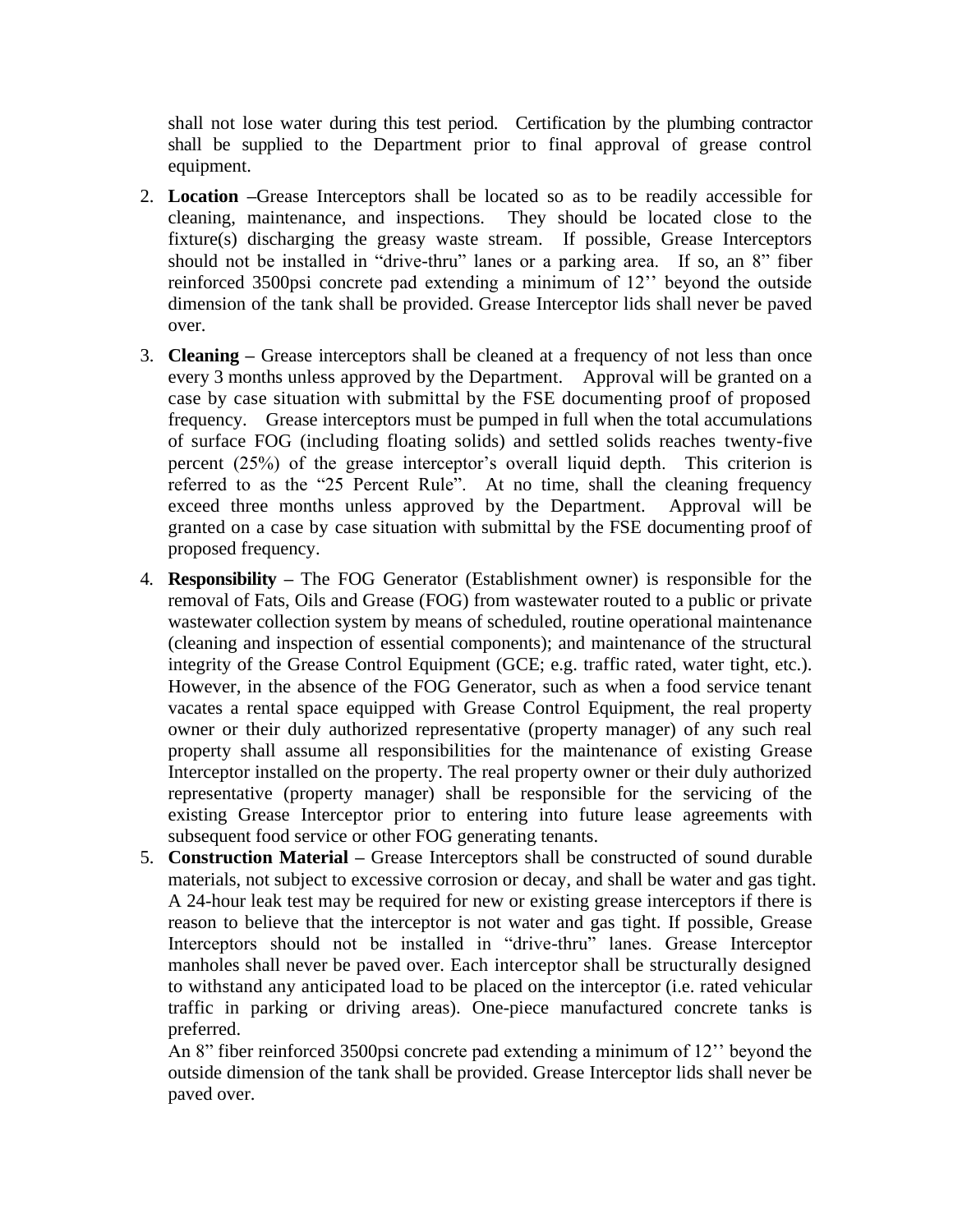Note: Concrete materials and other grease interceptor materials shall meet the American National Standards Institute, Inc. (ANSI) and International Association of Plumbing and Mechanical Officials (IAPMO) standards.

- 6. **Marking and Identification -** Prefabricated gravity grease interceptors shall be permanently and legibly marked with the following:
	- Manufacturer's name or trademark, or both
	- Model number
	- Capacity
	- Month and year of manufacture
	- Load limits and maximum recommended depth of earth cover in feet; and Inlet and outlet



The tank shall be of a monolithic body design, separated by a solid baffle into 2/3 total capacity inlet chamber and 1/3 total capacity outlet chamber. It shall have 24" access ways over each drop tee. Flow through the baffle will be provided by a 90 degree sweep. All perforations and seems shall be sealed with hydraulic cement or welded. All piping shall be a minimum of schedule 40 PVC solvent welded; pipe clamps and/or hangers may be required. All parts of the system shall be made water and gas tight from two way cleanout upstream of tank to a two way cleanout downstream of tank including any risers to grade; proper venting allowed.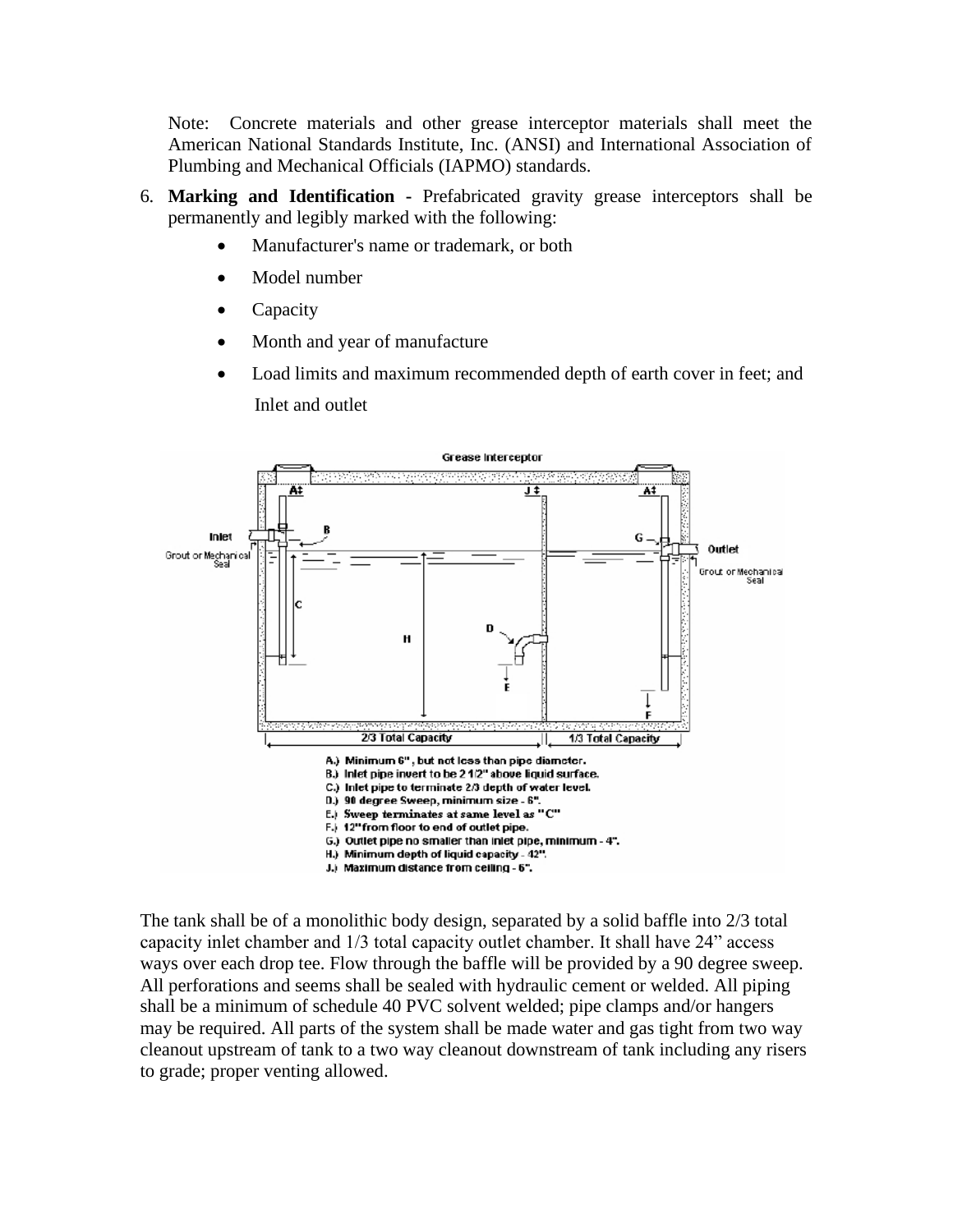## **Grease Interceptor Cleaning/Maintenance Requirements**

- *1.* Partial pump of interceptor contents or on-site pump & treatment of interceptor contents will not be allowed due to reintroduction of fats, oils and grease to the interceptor and pursuant to the Code Federal Regulation (CFR) § 403.5 (b) (8), which states "*Specific prohibitions. In addition, the following pollutants shall*  not be introduced into a POTW: Any trucked or hauled pollutants, except at *discharge points designated by the POTW".*
- 2. Grease interceptors must be pumped in full when the total accumulations of surface FOG (including floating solids) and settled solids reaches twenty-five percent (25%) of the grease interceptor's overall liquid depth. This criterion is referred to as the "25 Percent Rule". At no time, shall the cleaning frequency exceed three months unless approved by the Department. Approval will be granted on a case by case situation with submittal by the FSE documenting proof of proposed frequency. Some existing FSEs in Class 2 through 5 will need to consider monthly pumping to meet this requirement.
- 3. The Grease interceptor effluent-T will be inspected during cleaning and maintenance and the condition noted by the grease waste hauler's company or individual conducting the maintenance. Effluent-T's that are loose, defective, or not attached must be repaired or replaced immediately.
- 4. Grease Interceptors must have access manholes over the influent-T and effluent-T for inspection and ease of cleaning/maintenance. Access manholes will be provided for all separate compartments of interceptors for complete cleaning (i.e. interceptor with two main baffles or three compartments will have access manholes at each compartment).
- 5. Grease Interceptors must be "certified" annually by a Mt. Juliet Public Works Department, or Metro Water Services, approved grease waste hauler or plumber. Grease Interceptor Certification (Form A) must be completed and submitted to the Mt. Juliet Public Works Department annually. See General Requirements #7 and #8.

### **Grease Trap Sizing, Installation, Cleaning, & Maintenance Requirements**

- *1. All* grease traps will have flow control restrictor and vented. Failure to have the flow restrictor and venting will be considered a violation.
- *2.* All new FSEs that are allowed to install grease traps must have Department approval prior to starting operations.
- 3. Grease Trap minimum size requirement is a **20 gallon per minute / 40 pound capacity trap**.
- 4. Grease Traps must have the Plumbing Drainage Institute certification and be installed as per manufacturer's specifications.
- 5. No automatic dishwasher shall be connected to an under-the-sink grease trap or floor grease trap. Dishwashers will cause hydraulic overload of the grease trap.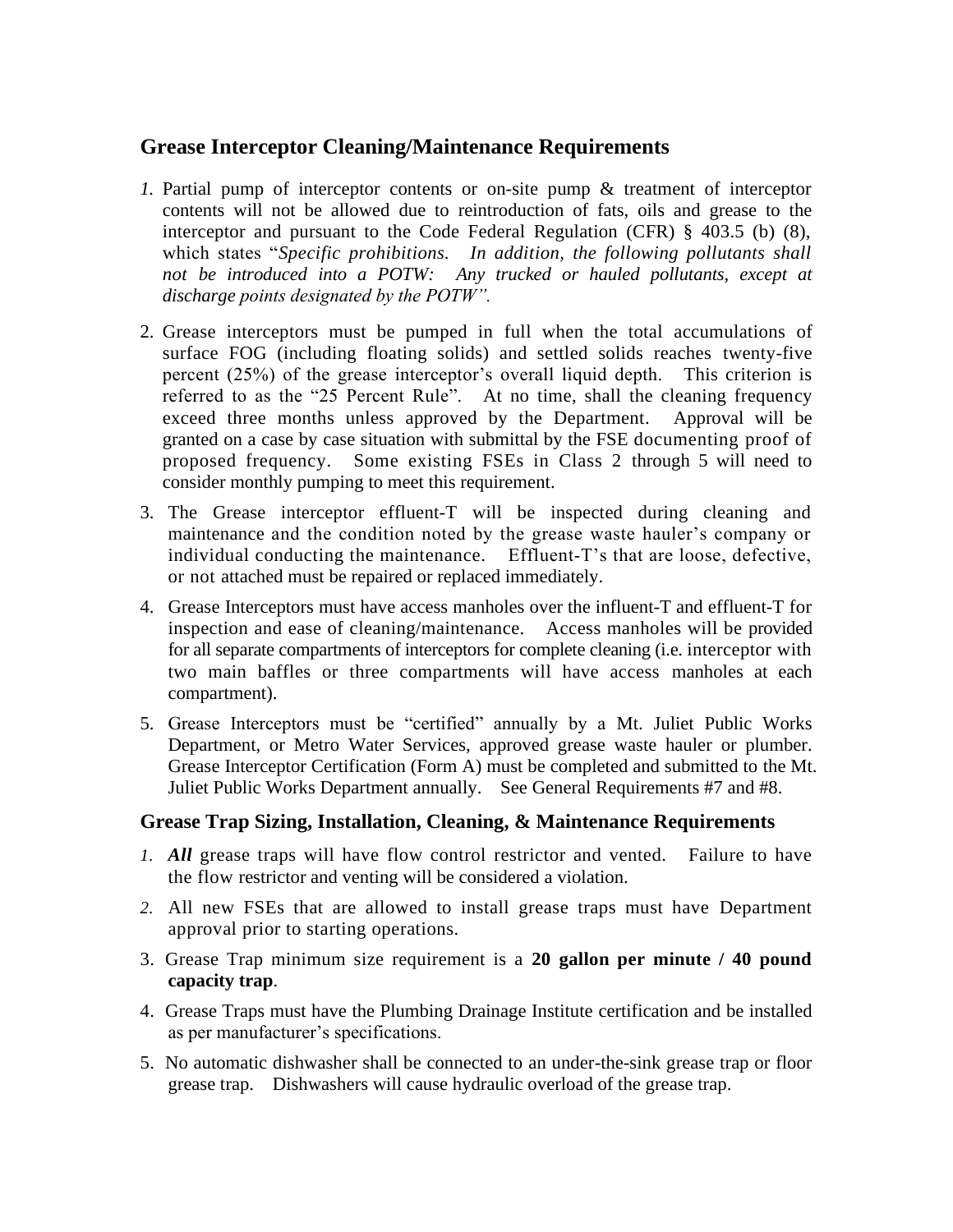- 6. No automatic drip or feed system additives are allowed prior to entering the grease trap.
- 7. A single grease trap device shall be installed for each significant kitchen fixture unit (i.e. each 3-compartment sink). The Public Works Department must approve the number of grease traps and connections to the grease trap.
- 8. During cleaning of the grease trap, the flow restrictor shall be checked to ensure it is attached and operational.
- 9. Grease Traps will be cleaned of complete fats, oils, and grease and food solids at a minimum of every two (2) weeks. If the FOG and food solids content of the grease trap are greater than 25%, then the grease trap must be cleaned every week, or as frequently as needed to prevent 25% of capacity being taken from FOG and food solids.
- 10. Grease Trap waste should be sealed or placed in a container to prevent leachate from leaking, and then disposed, or hauled offsite by a grease waste hauler or plumber to an approved disposal location
- 11. Grease Trap waste should not be mixed with yellow grease in the grease recycle container.
- 12. Grease Traps must be "certified" annually by a Mt. Juliet Public Works Department, or Metro Water Services, approved inspector. See General Requirements #7 and #8.

### **Accidental Discharge-Safeguards:**

FSEs shall provide such facilities and institute such procedures as are reasonably necessary to prevent or minimize the potential for accidental discharge of fats, oils, and grease into the sewage collection system. This includes implementation of "Best Management Practices" protocols.

### **"Additives" Prohibition for use as Grease Management and Control**

- 1. Additives include but are not limited to products that contain solvents, emulsifiers, surfactants, caustics, acids, enzymes and bacteria.
- 2. If the Department identifies an FSE that is using "additives" and is contributing FOG to the Mt. Juliet sewer system, or has caused any interference to the sewer system, the FSE shall immediately stop use of the "additive".
- 3. At no time shall additives be used just prior to under the sink traps or floor grease traps.
- 4. The use of additives is prohibited with the following exceptions:

A. Additives may be used to clean the FSE drain lines but only in such quantities that it will not cause fats, oils and grease to be discharged from the grease control equipment to the sewer system, or cause temporary breakdown of FOG that will later re-congeal in the downstream sewer system.

B. If the product used can be proven to contain 100% bacteria, with no other additives. Approval of the use of the product must come from the Director and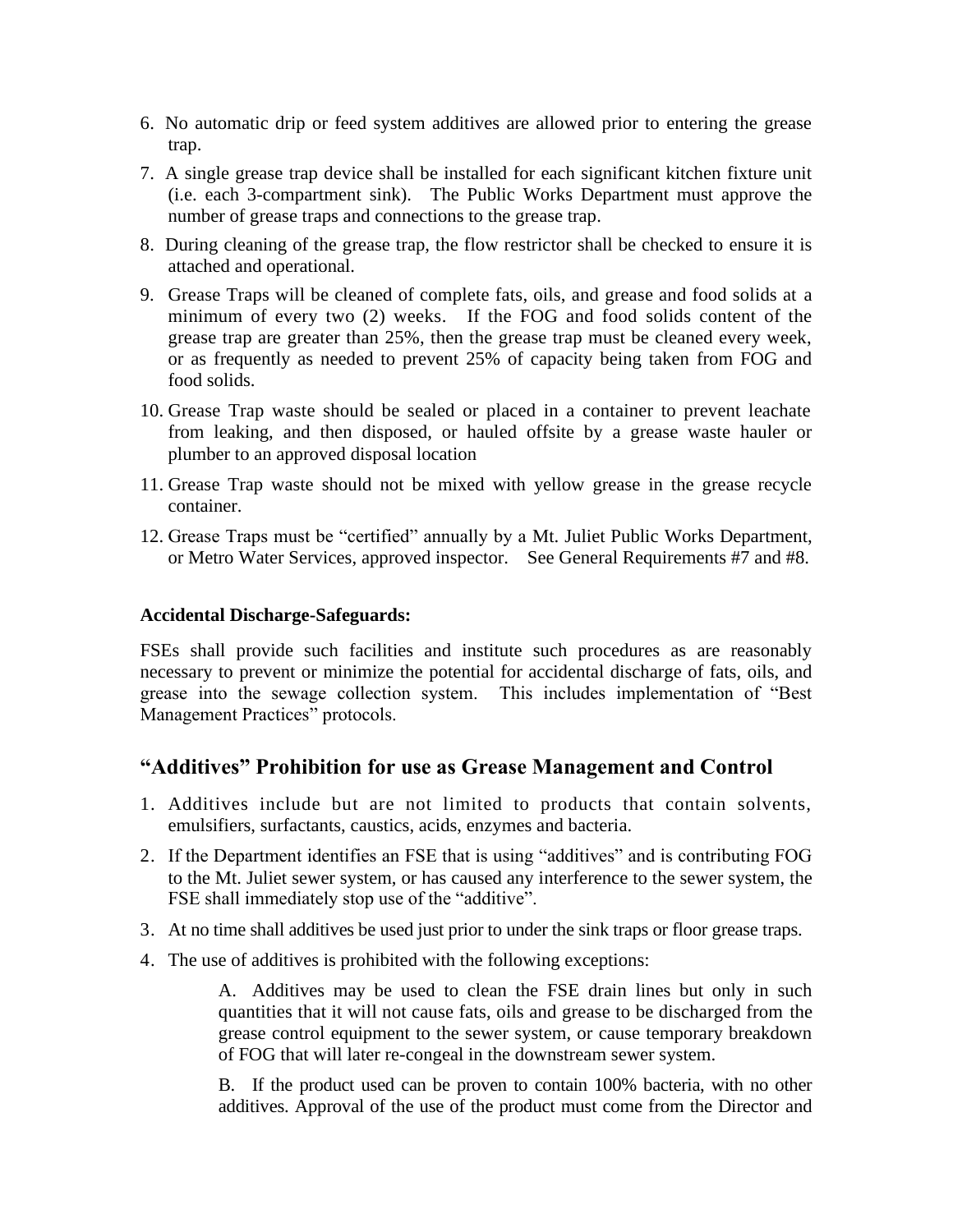FSE must submit a full disclosure MSDS and certified sample results from the manufacturer of the product.

5. The use of approved additives will in no way be considered as a substitution to the maintenance procedures required herein.

### **Right of Entry – Inspection and Monitoring**

The Department, or their authorized representative, shall have the right to enter the premises of FSEs to determine whether the FSE is complying with the requirements of this policy and/or the Mt. Juliet Sewer Use Ordinance – Chapter 30. FSEs shall allow Department personnel, or their authorized representative, upon presentation of proper credentials, full access to all parts if the premises for the purpose of inspection, monitoring, and/or records examination. Unreasonable delays in allowing Department personnel access to the FSE premises shall be a violation of this policy and the Mt. Juliet Sewer Use Ordinance – Chapter 30.

The Department may require that the FSE install monitoring or additional pretreatment equipment deemed necessary for compliance with this policy and/or the Mt. Juliet Sewer Use Ordinance – Chapter 30.

### **Fee Option:**

The Department may charge inspection, monitoring, assessment, impact, and permit fees to the food service establishments to get reimbursement for the FOG program costs.

The Department may issue individual permits or general permits to food service establishments. Individual permits or general permits may be issued for a period or duration of up to 5 years. All new FSEs shall complete the Public Works Department's FSE Grease Application and submit the form to the Public Works Department, which will serve as the FSEs permit application. The Department's FOG inspection form will serve as the permit application for existing FSEs.

## **Enforcement Action**

Enforcement Action against the FSE includes, but is not limited to, failure to clean or pump grease control equipment, failure to maintain grease control equipment including inspection and installation of properly functioning effluent-T and baffles, failure to install grease control equipment, failure to control FOG discharge from the FSE, and use of additives in such quantities so that FOG is pushed downstream of the FSE.

### Fats, Oils and Grease blockage in downstream manhole from FSE:

If FSE inspections and field investigations determine that any fats, oils and grease interference or blockage in the sewer system, a sewage pumping station, or the wastewater treatment plant is caused by a particular food service establishment, then that food service establishment shall reimburse the Mt. Juliet Public Works Department for all labor, equipment, supplies and disposal costs incurred by the